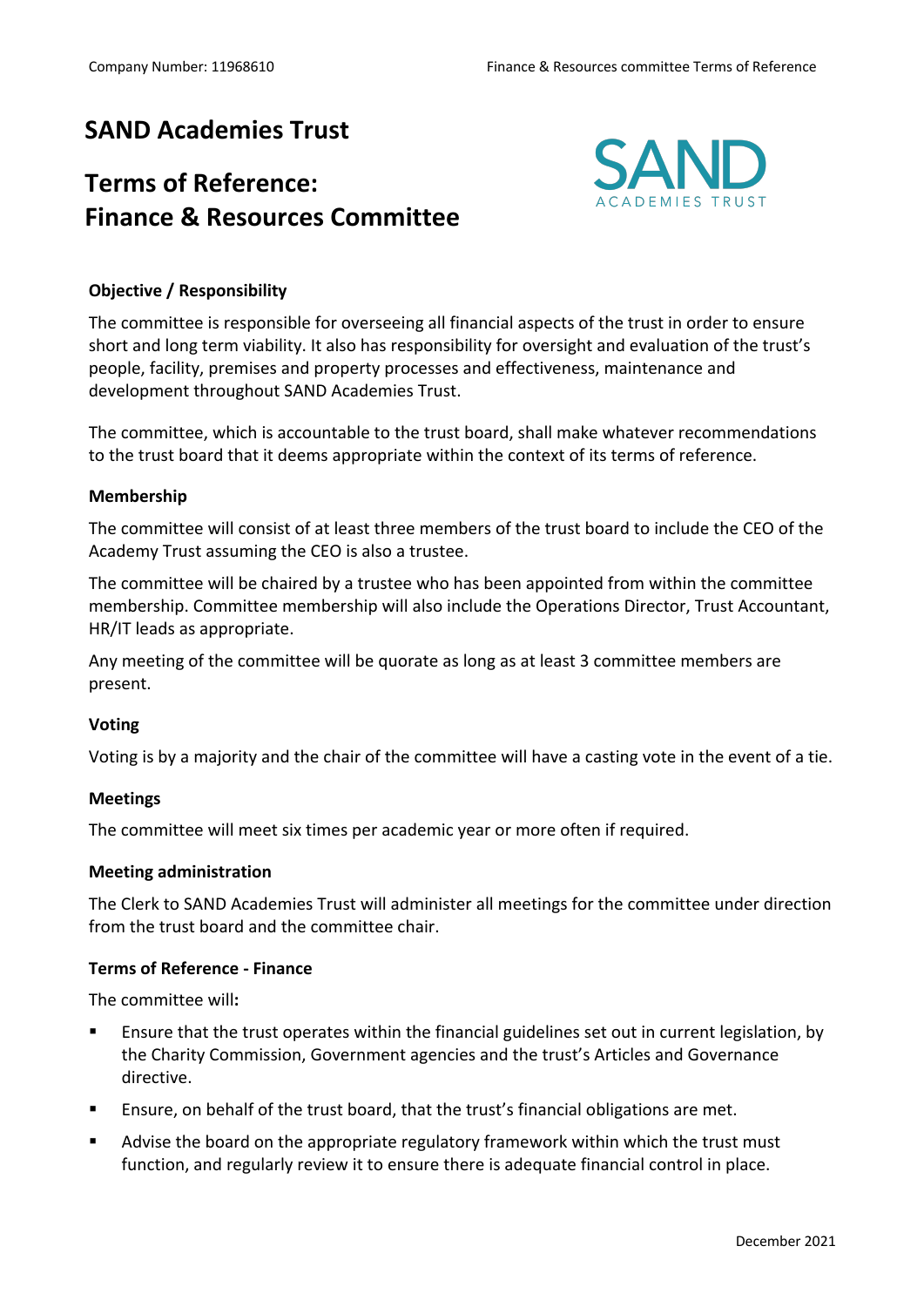- Advise the board on the financial implications and financial operational risks arising from board decisions – especially the board's strategic and policy decisions.
- Advise the board on financial targets and policies, and ensure measurement against targets and the correct and timely application of financial policies.
- Scrutinise the draft annual report and accounts and advise the board accordingly.
- advise, scrutinise and evaluate an annual budget, for the approval of the board, ensuring that it is compatible with, and supports, the trust's objects, the annual business plan and the trust's development plan. Consider the risks associated with the proposed budget and advise the board accordingly.
- Review longer term forecasts of capital resources and income and expenditure, and review and monitor financial trends within the academy and education sector, and advise the board accordingly.
- Formulate for the board to approve, a financial strategy and a reserves policy that will help to achieve the trust's objectives as set out in the annual budget and trust development strategy. Regularly monitor and review the strategy and policy.
- Review and evaluate quarterly the trust's management accounts and monitor performance against the approved budget, exceptional items and trends.
- § Review and evaluate quarterly the trust's current and forecast cashflow and inform the board of any concerns.
- Work with the CEO and Trust Accountant to ensure that financial information is accurate and is presented in such a way that it facilitates good governance and management.
- § Approve, within the delegated authority and the limits laid down by the board, emergency unbudgeted expenditure, and report back at the earliest opportunity to the board.
- § Approve and monitor, within the criteria specified by the board, expenditure on both revenue and capital projects.
- Maintain an overview of all accounts operated by the trust including those maintained on behalf of staff, pupils and families.
- Formulate for board approval, and regularly review, an appropriate investment policy. Ensure that it is adhered to, and to monitor investment performance against policy and report back to the board accordingly.

#### **Terms of Reference - Resources**

- Review all HR related policies and identify any inconsistencies throughout the trust.
- Report to the trust on any HR issues which have been identified.
- Make recommendations to the trust board on any capital projects.
- Review annual budgets for property maintenance and operations and minor refurbishments or replacement of facilities
- Review annual budgets for IT and other equipment maintenance and operation and minor refurbishments or replacements needed
- § Approve consultants for resource work used by the trust and ensure that an approved list is developed